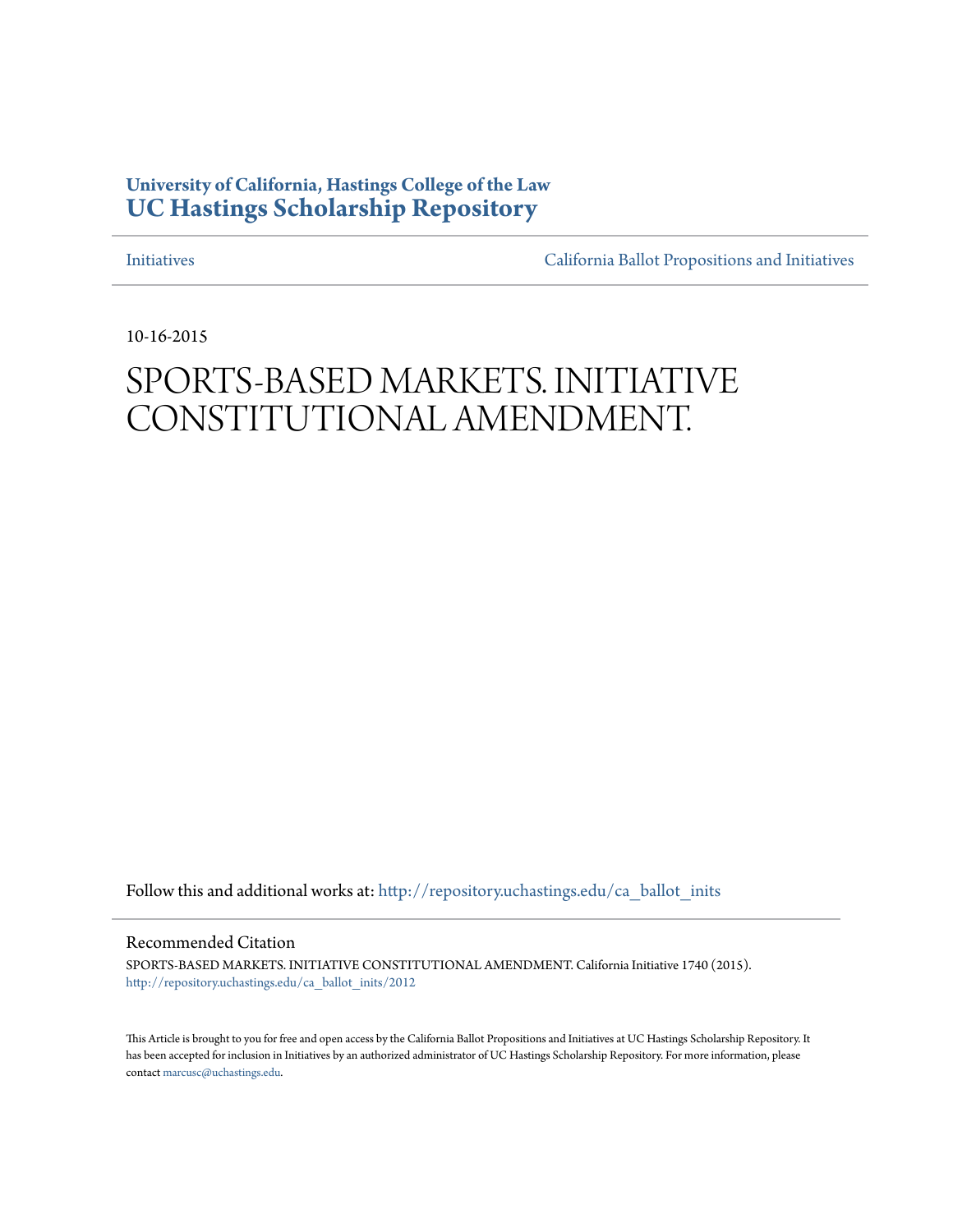$15 - 0082$ 

November 5, 2015

To: The Office of the Attorney General ATTN: Ashley Johansson Initiative Coordinator P.O. Box 944255 Sacramento, CA 94244-2550 Phone: {916) 445-4752

**ACAEIVED** 

NOV 0 9 2015

INITIATIVE COORDINATOR **ATTORNEY GENERAL'S OFFICE** 

#### Request for Title and Summary for Proposed Initiative

Dear Initiative Coordinator Ashley Johansson,

Pursuant the Elections Code, § 9002(b), please find enclosed the amended Constitutional Amendment Initiative titled "Sports Integrity Protection Amendment" (SIPA), which supersedes the original version submitted to your office on October 8, 2015, and the amended version submitted on October 28, 2015. The amendments to the original version and the amended version are minor, which I can provide under separate cover if desired.

Please direct all inquiries and correspondence to:

Zack Ward c/o the New Sports Economy Institute 833 N. Garfield Avenue Pasadena, CA 91104-4224 Phone: (705) 772-7066 Fax: {202) 580-6559 Email: system@tehnewsportseconomy.com

Sincerely, ≹ack Ward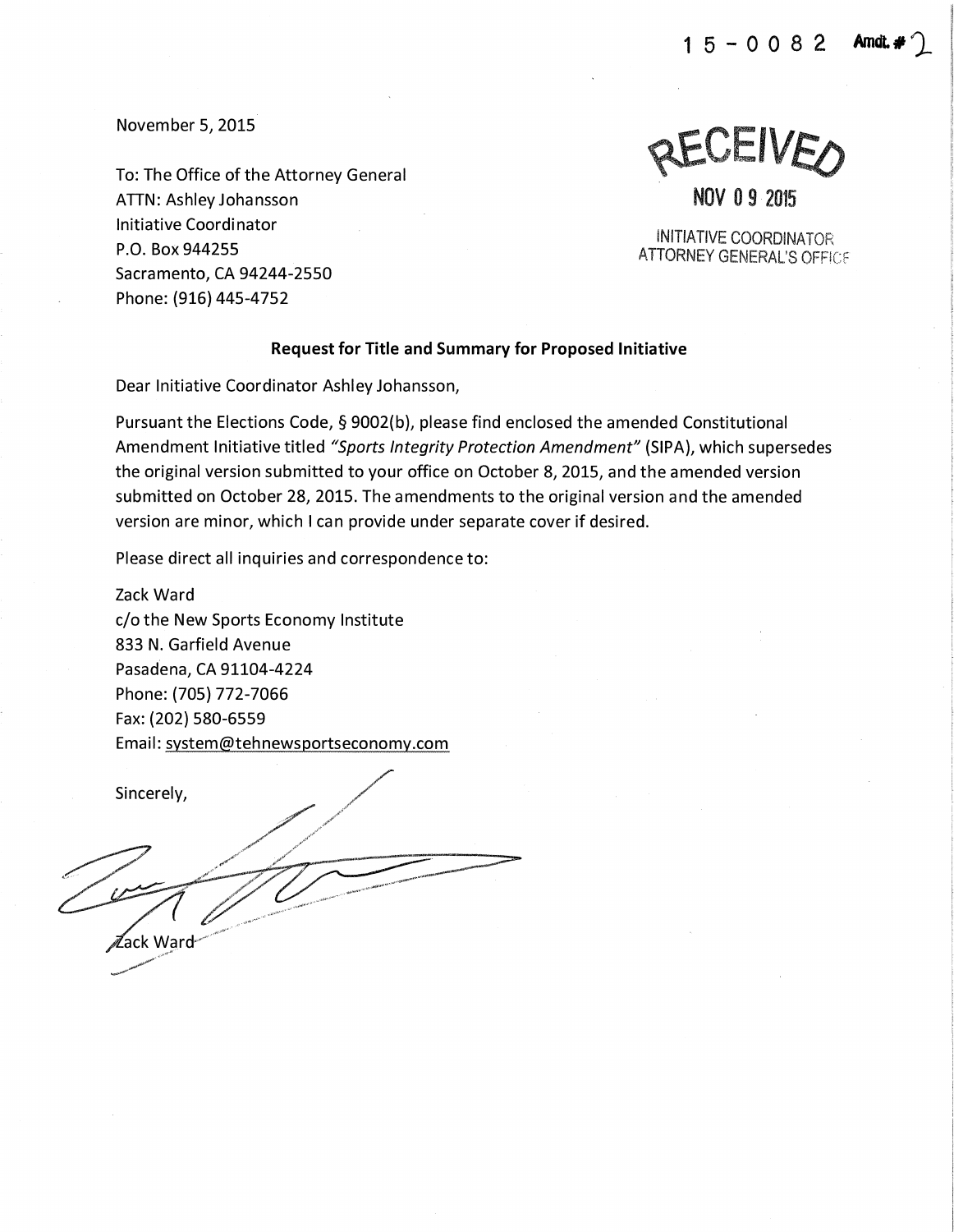This amendment shall be known and cited as the Sports Integrity Protection Amendment (SIPA).

**1** 5 - 0 0 8 **2 Arndt.# j\_** 

#### **Section II. Findings and Declarations**

The people of the State of California find and declare as follows:

- 1. For time eternal or nearly, the intersection of sports and money has been an undeniably attractive destination. It has the potential to create a prosperous economy and take the State of California and our entire nation to unprecedented new heights. However, so far, it has manifested itselfthrough sports betting and daily fantasy sports and produced nothing but problems and agony along with financial benefits to a very select few.
- 2. Sports betting is ubiquitous and growing. 118 million Americans admitted to betting on sports in 2008.<sup>1</sup> Legal sports wagering in Nevada was \$3.9 billion in 2014 and the illegal wagering market, according to some estimates, is nearly \$400 billion.<sup>2</sup>
- 3. At the moment, there appears to be a strangely increased tolerance toward potential legalization of sports betting, jumpstarted when Adam Silver, NBA Commissioner, published an opinion piece in New York Times on November 13, 2014. $3$
- 4. A bill that would legalize and regulate sports betting in California has been recently introduced (AB 1441: California Interactive Sports Wagering Consumer Protection Act.}
- 5. There is a dangerous growing interest in daily fantasy sports. In 2014, entry fees were estimated to be \$1 billion, and they could reach as much as \$30 billion in 2020.<sup>4</sup>
- 6. A bill that would require licensing and regulation for daily fantasy sports in California has been recently introduced (AB 1437: The Internet Fantasy Sports Game Protection Act.}
- 7. Both daily fantasy sports and sports betting in general are forms of gambling that are positively destructive to society at large.
- 8. Both sports betting and daily fantasy sports may require skill, but that doesn't negate their definition as gambling. They are markets, not games, but unlike nationally regulated markets such as the stock markets and the derivatives markets, they do not provide any public benefit whatsoever or helpful purpose for society at large. They are

- <sup>3</sup> http://www.nytimes.com/2014/11/14/opinion/nba-commissioner-adam-silver-legalize-sports-betting.html
- $4$  http://www.legalsportsreport.com/170/revenue-projections-for-daily-fantasy-sports-sites/

<sup>1</sup> http://www.ncpgambling.org/wp-content/uploads/2015/01/Sports-Gambling-Facts-and-Statistics.pdf

 $2^2$  AB 1441: California Interactive Sports Wagering Consumer Protection Act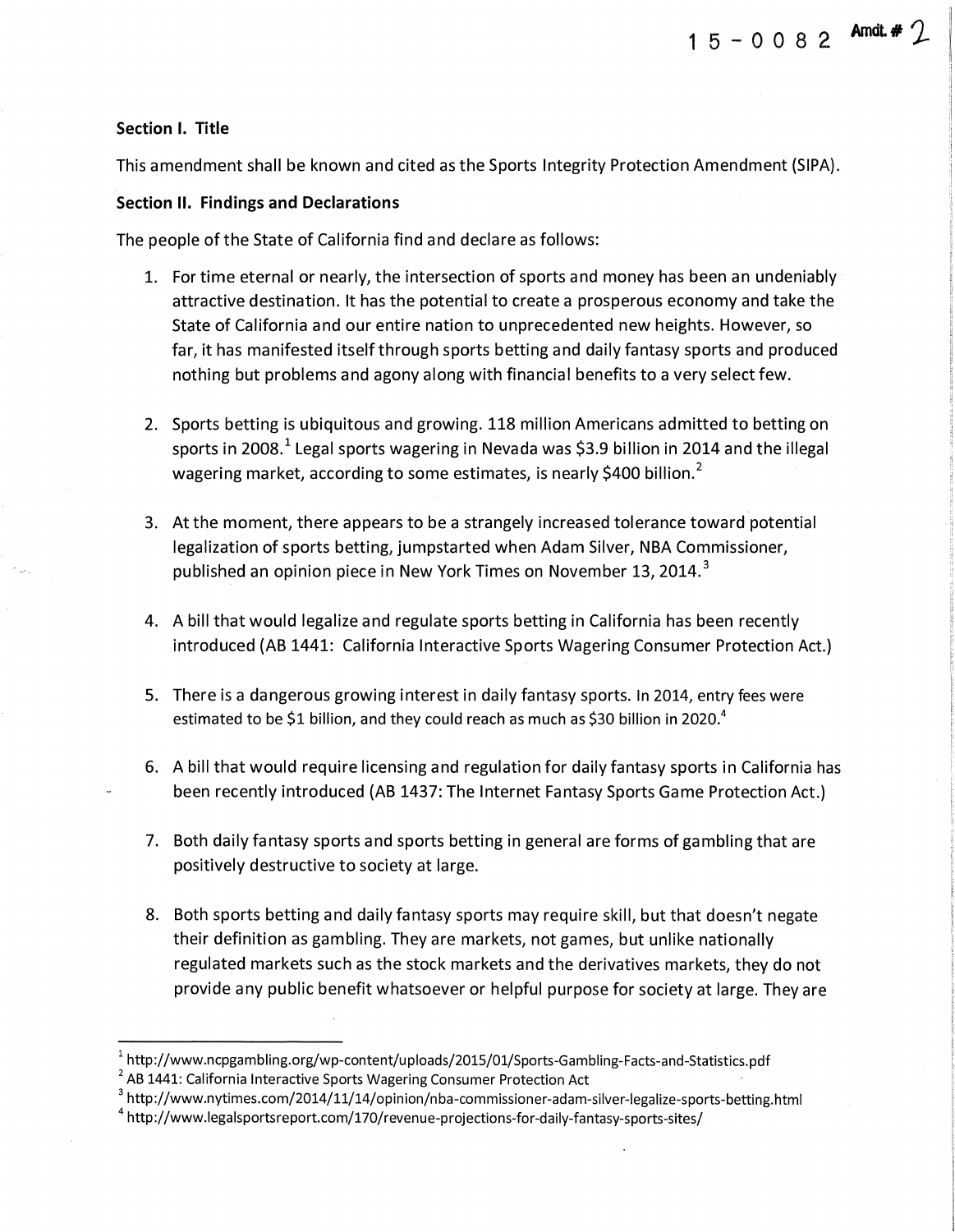betting markets that are purely entertainment vehicles and massive profit generators for their owners and operators, at the expense of participants and the public.

- 9. Sports betting and daily fantasy sports seriously threaten the integrity of sports because of the perverse incentives they create. In the Unites States and throughout the world, there have been numerous examples of game fixing, point shaving and similar unethical and/or criminal acts driven by gambling interests. Recently daily fantasy exploded in controversy with allegations of insider trading and potential corruption including player participation.<sup>5</sup>
- 10. AB 1441 openly acknowledges the threat that legalized gambling poses to the State of California, and expressly prohibits betting on "any collegiate sport or athletic event that takes place in California, or a sports event in which any California college team participates, regardless of where the event takes place."<sup>6</sup>
- 11. Contrary to popular belief, a mixture of sports and money does not always imply gambling. Socially beneficial combinations of sports and money can, and do exist.
- 12. Responsible, regulated, non-gambling sports markets capture the desire of taking shortterm or long-term positions in sports (performance or non-performance related) by fans, speculators, investors, the sports industry and other stakeholders, and produce socially beneficial functions akin to those provided by the financial markets. As such it would be in the State of California's best interest to allow such markets to develop and thrive.
- 13. Preserving integrity is crucial for the sports industry and its stakeholders. Gambling proponents often cite the need to monitor the gambling activity to manage integrity issues. Such monitoring is not only costly, but it generally does not work and corrective actions take place after the damage is done. Instead of attacking the symptom, the root cause of the problem should be addressed, which is removing the perverse incentives gambling creates in the first place. Responsible, regulated, non-gambling sports markets can be set up in a way that integrity is preserved by design.

<sup>&</sup>lt;sup>5</sup> See, for example, http://www.nytimes.com/2015/10/06/sports/fanduel-draftkings-fantasy-employees-betrivals.html? r=0. Regarding player participation, Congressman Frank Pallone requested that the two top operators provide a list of all NFL players engaged in daily fantasy sports, along with referees, coaches, trainers and team management.

 $6$  AB 1441: Chapter 4.6, 19722(e).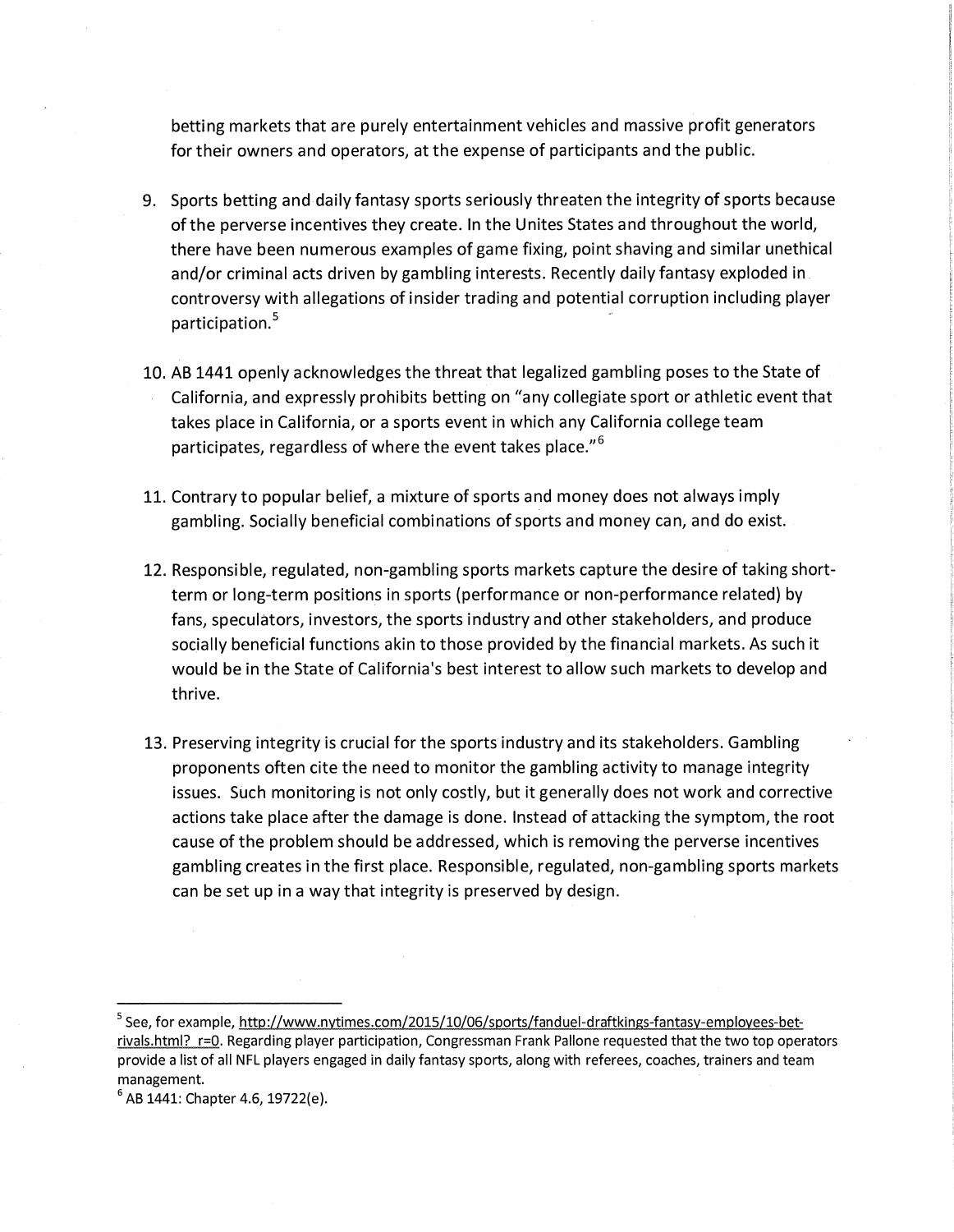- 14. Responsible, regulated, non-gambling sports markets will boost economic activity, create jobs and increase tax receipts. Critically, these benefits should not come at the expense of the integrity of the sports, the welfare of the athletes, the sports community, residents of California, and the national citizenry.
- 15. Responsible, regulated, non-gambling sports markets combined with a carefully crafted educational program using sports at the core will attract and allow the public to master complex financial concepts. An educational effort based on sports will significantly increase financial literacy, further increasing the welfare of the State's residents and grow the economy.
- 16. Anchoring the "NASDAQ of Sports" in California will establish the state as the sports financial capital of the world. Benefits will accrue into perpetuity regardless of the final regulatory structure. Responsible, non-gambling socially beneficial sports markets will spawn a brand-new ecosystem boosting the economy through capital inflows, industry and job creation, rising tax receipts and reduction of gambling-related costs.

#### **Section Ill. Statement of Purpose**

Enacted, SIPA lays the enabling foundation for all responsible, regulated, non-gambling sports markets to grow and flourish creating a brand new socio-economic ecosystem called the new sports economy. Sports betting and daily fantasy sports, both with active California bills, are presently the only known combinations of sports and money and they net disappointing results. However, the proper fusion will greatly benefit our economy and society. Smart innovations will turn a \$400 billion+ mostly underground market into a thriving regulated marketplace thereby creating jobs, boosting the economy, increasing tax receipts, reforming education, reducing gambling-related costs and protecting the integrity of sports.

#### **Proposed Amendment to the California State Constitution to be added to Article I, Section 32.**

Therefore, it is Proposed:

That any California resident, 18 years or older, has the right to trade on responsible, carefully regulated, non-gambling, and socially beneficial sports markets.